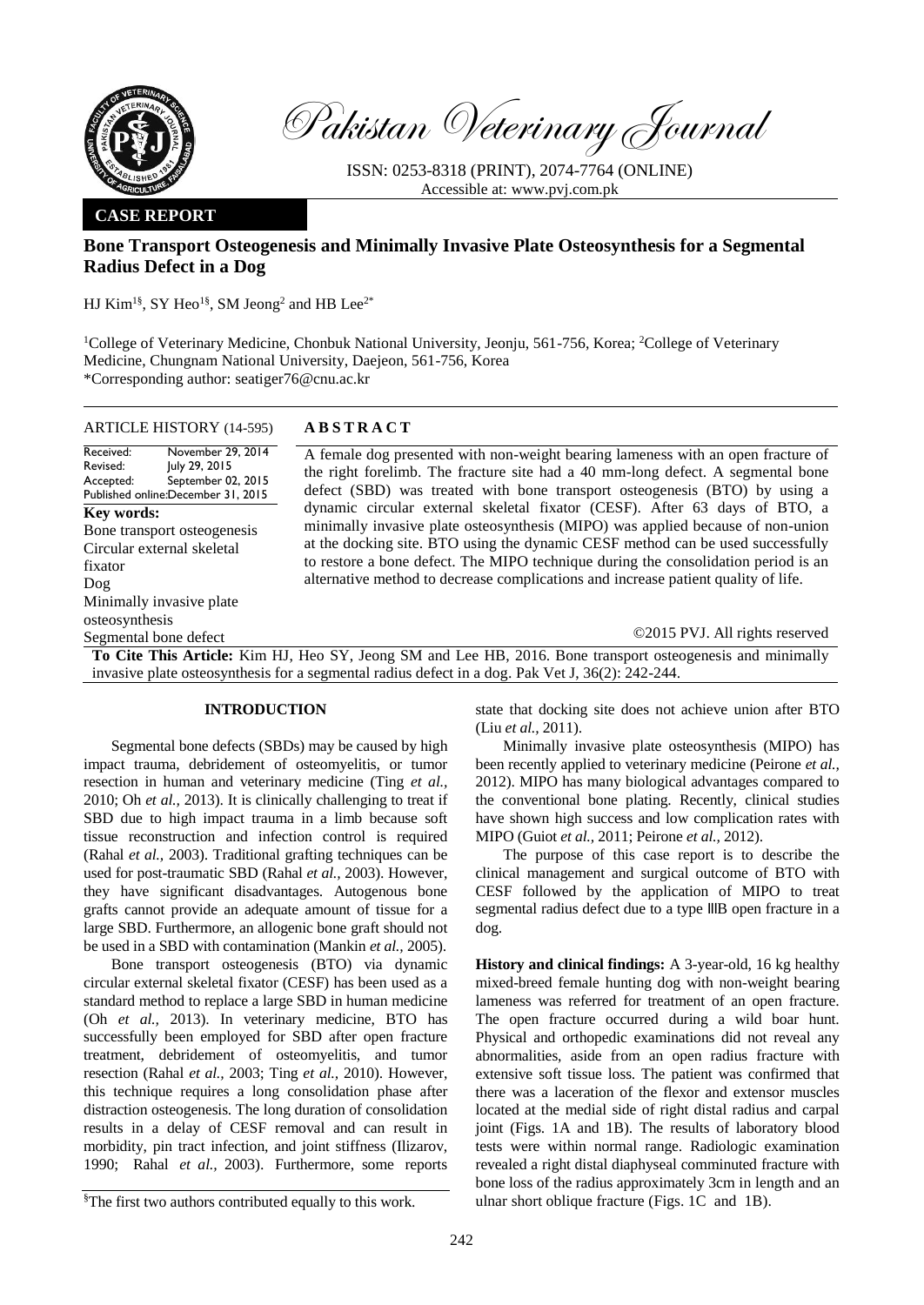

**Fig 1:**Preoperative photographs and radiographs of the dog showing a large skin defect on the medial side (A), a perforation wound on the lateral side (B) of the right forelimb, a comminuted fracture of the radius with a 3cm segmental bone defect of the radius, and a short oblique fracture of the ulna (C, D)

Based on examination results, we diagnosed a type lllB open fracture of the right radius and ulna.

Prior to surgery for fracture repair, open wound management was performed with the use of wet-to-dry contact dressings as well as daily debridement and lavage for five days. There was a skin defect after debridement that could not be closed. Five days later, we performed bone transport osteogenesis with CESF (IMEX veterinary Inc., Texas, USA).

**Patient preparation and anesthesia:** The dog was premedicated with atropine sulfate (0.02 mg/kg SC, Atropine Sulfate Daewon®; Dae Won Pharm) and butorphanol (0.4 mg/kg IM, Butophan Inj®; Myung Moon Pharm, Korea). Anesthesia was induced with propofol (6 mg/kg IV, Anepol IN®; Ha Na Pharm). After intubation, general anesthesia was maintained with isoflurane (2-3%) in oxygen (1.5 L /min). A brachial plexus nerve block was performed by administration of 2% lidocaine (3 mg/kg, Lidocaine HCl Dalhan Inj®; Dai Han Pharm).

**Surgical procedure:** The right forelimb was prepared by aseptic technique. The patient was placed in a dorsal recumbent position. After bone debridement of the injured area, a CESF frame with three 118mm full rings was used. Once the appropriate position and alignment were obtained, the frame was secured to the bone with two 1.6mm transosseous smooth fixation wires on each proximal and distal ring. An osteotomy was made 4cm proximal from the end of the proximal radial segment to create an intercalary bone transport segment. The intercalary radial segment was transfixed with two fixation wires with an olive wire that was secured to the centrally positioned transport ring. Routine closure of the surgical site was performed. Postoperative radiographs showed a 4cm bone defect resulting from the bone debridement (Figs. 2A and B). A latency period of five



**Fig 2:** Postoperative photographs and radiographs of the dog showing a type ⅢB open fracture of the right radius with a soft tissue defect (A),a 4-cm segmental radius defect (B), complete healing of the skin lesion (C), docking of transport bone to distal bone 36 days postoperatively (D), nonunion at the docking site 60 days postoperatively (E).



Fig 3: Photographs (A), craniocaudal (B) and lateral (C) radiographs after minimally invasive plate osteosynthesis with a locking plate. Lateral radiograph of the right forelimb 4 months (D), 6 months (E), and 12 months (F) postoperatively.